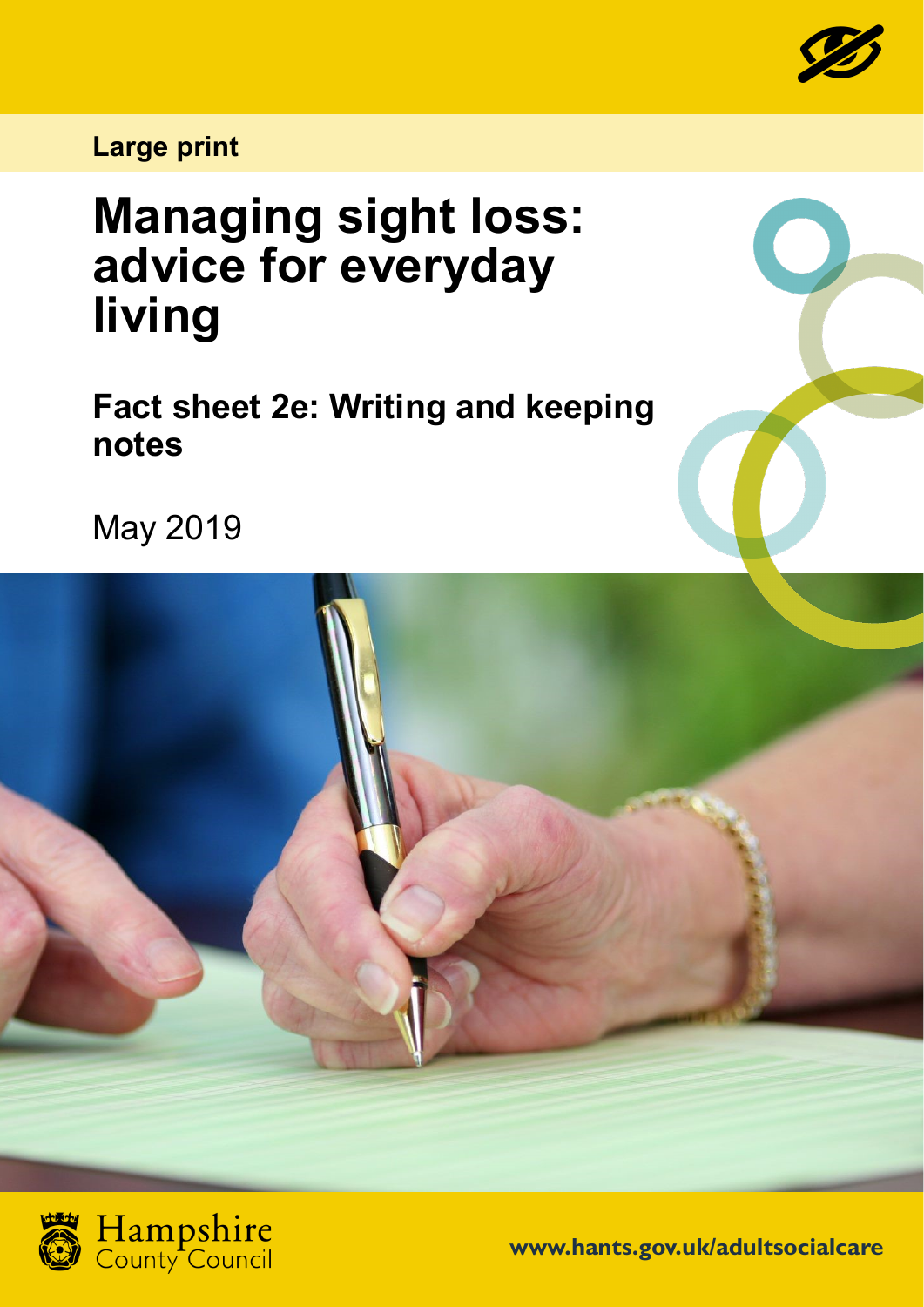### **Writing and keeping notes – practical suggestions**

There are several ways which may help you in keeping notes and recording things. Here are some suggestions:

#### **To write cheques**

- Use a cheque-writing template with windows cut where you will write payee, the amount and sign your name.
- Raised-line cheques serve the same purpose, giving you a tactile guide for the information you need to write. Ask your bank if it has templates or raised-line cheques.
- As much as possible, write out cheques, bills and forms before you get into a queue at the supermarket or bank. Leave only the amount and signature to be filled out at the cheque stand or counter. Have your cheque template handy to keep you on the correct lines

### **Chip and pin**

- If you have difficulty keying in your pin number you can request a signatory card (which overrides the chip and pin) from the bank instead.
- If you need to label medicines, you could write name and information on a large note card and put the same coloured tape on the medicine bottle and the card.
- Use bold line notepaper or use taped cassettes instead of writing long letters.
- Find a friend to read mail to you or to give you a hand with hard-to-read bills or documents.